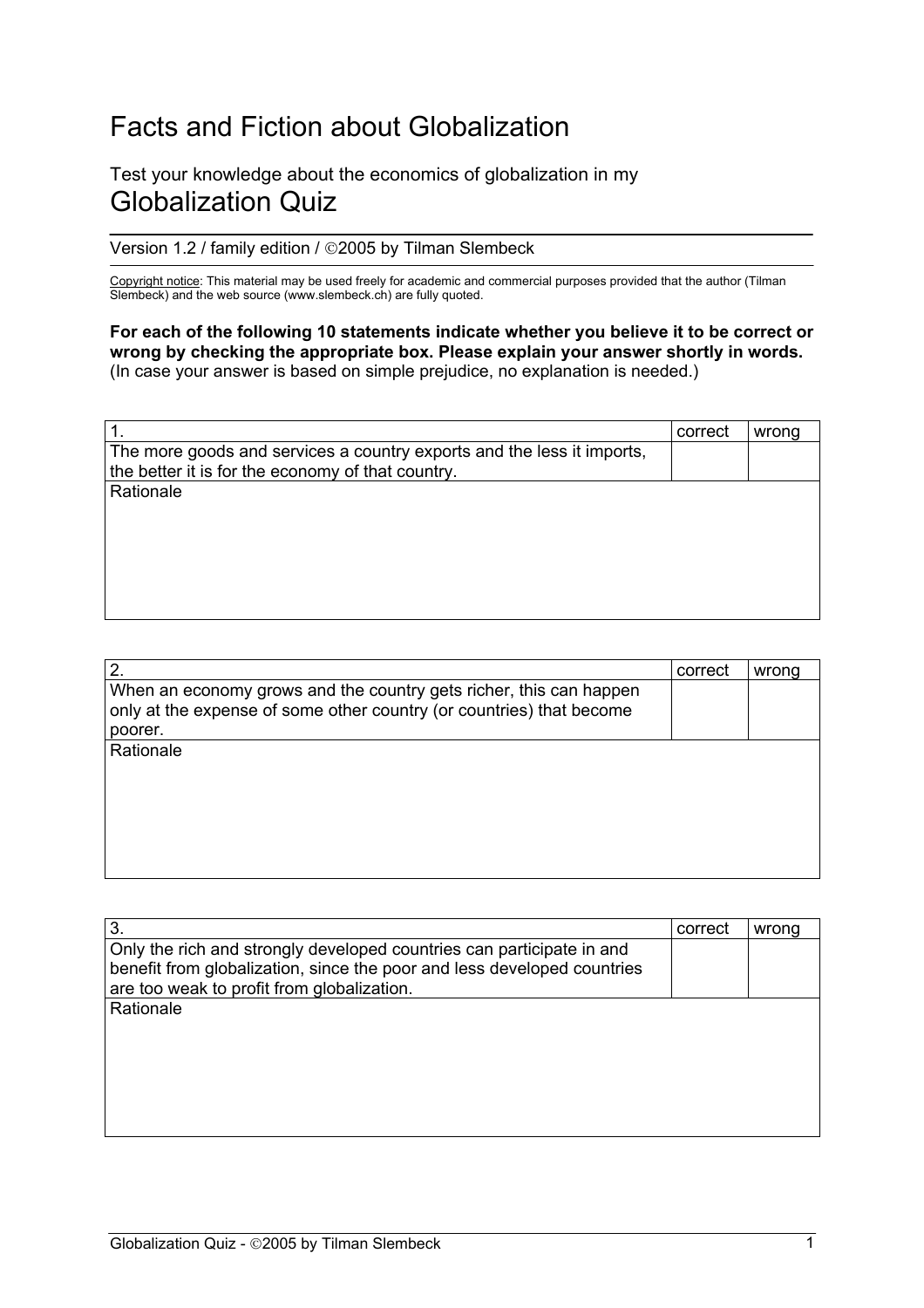| 4.                                                                                                                  | correct | wrong |
|---------------------------------------------------------------------------------------------------------------------|---------|-------|
| Globalization is a process in which rich countries enrich themselves by<br>exploiting poor countries more and more. |         |       |
| Rationale                                                                                                           |         |       |
|                                                                                                                     |         |       |
|                                                                                                                     |         |       |

| 5.                                                                        | correct | wrong |
|---------------------------------------------------------------------------|---------|-------|
| The effect of globalization is that the poor become even poorer while the |         |       |
| rich always get richer.                                                   |         |       |
| Rationale                                                                 |         |       |
|                                                                           |         |       |
|                                                                           |         |       |
|                                                                           |         |       |
|                                                                           |         |       |
|                                                                           |         |       |
|                                                                           |         |       |

| 6.                                                                            | correct | wrong |
|-------------------------------------------------------------------------------|---------|-------|
| A main reason why less developed or poor countries suffer from                |         |       |
| globalization $-$ and, thus, cannot benefit from it $-$ is that globalization |         |       |
| leads to ruinous competition. Therefore, poor countries will benefit from     |         |       |
| restrictions on global competition.                                           |         |       |
| Rationale                                                                     |         |       |
|                                                                               |         |       |
|                                                                               |         |       |
|                                                                               |         |       |
|                                                                               |         |       |
|                                                                               |         |       |
|                                                                               |         |       |
|                                                                               |         |       |

|                                                                           | correct | wrong |
|---------------------------------------------------------------------------|---------|-------|
| International trade should be restricted since its enormous increase over |         |       |
| the past decades severely harms poor developing countries.                |         |       |
| Rationale                                                                 |         |       |
|                                                                           |         |       |
|                                                                           |         |       |
|                                                                           |         |       |
|                                                                           |         |       |
|                                                                           |         |       |
|                                                                           |         |       |
|                                                                           |         |       |
|                                                                           |         |       |